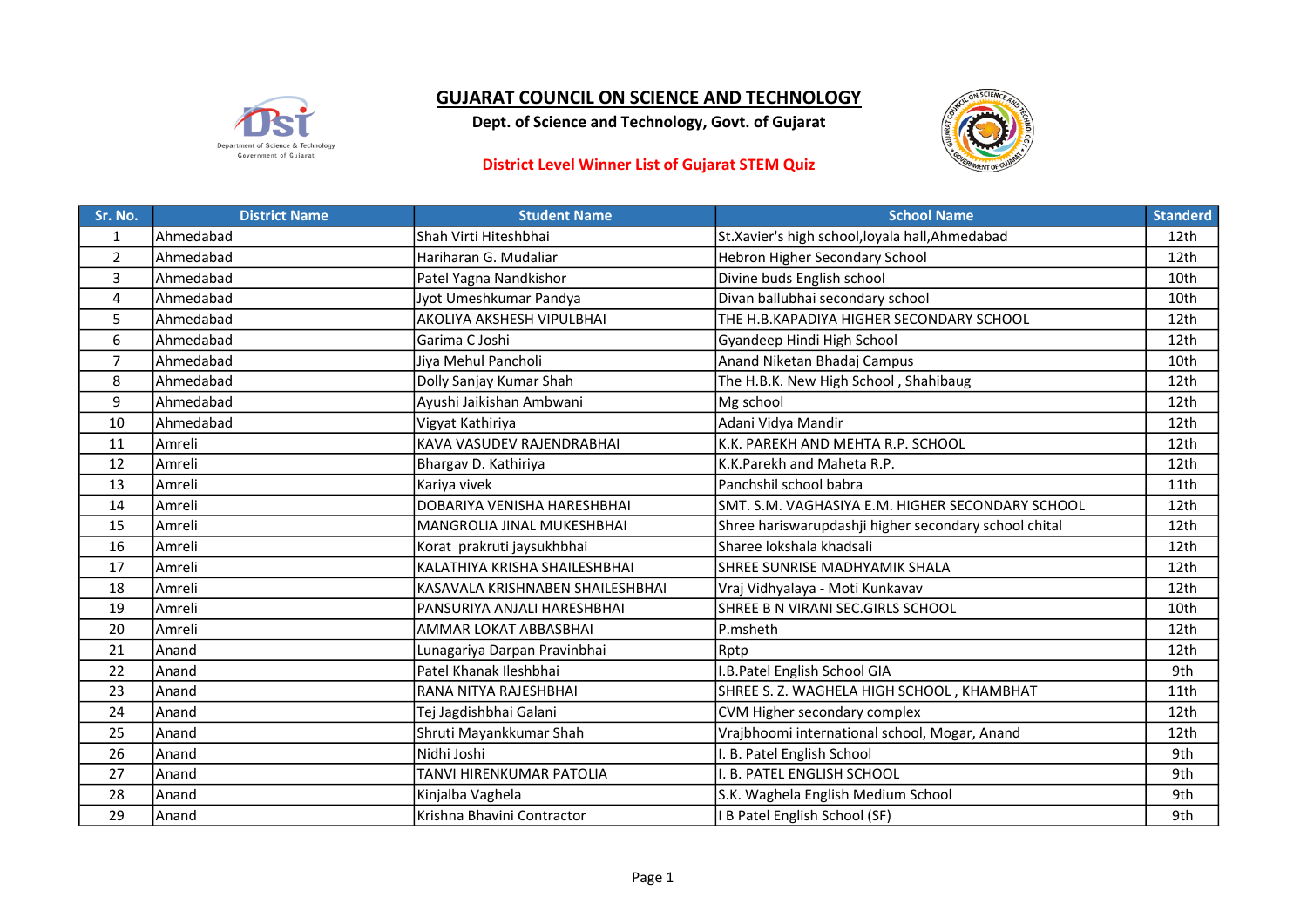| 30 | Anand                  | Krisha Ravishbhai Patel          | Shristi English Medium School                        | 9th  |
|----|------------------------|----------------------------------|------------------------------------------------------|------|
| 31 | Aravalli               | Krishna M. Dabhi                 | <b>B.KANAE School</b>                                | 10th |
| 32 | Aravalli               | Yashasvi Kadia                   | B-Kanae                                              | 9th  |
| 33 | Aravalli               | Meet Rohitkumar Patel            | Chanakya vishv vidhyalay                             | 9th  |
| 34 | Aravalli               | Patel hetvi j                    | Genius education institute                           | 12th |
| 35 | Aravalli               | Patel Jiya Amitbhai              | Shri Saraswati English Medium School                 | 10th |
| 36 | Aravalli               | SHARMA MOKSHKUMAR LOKESHBHAI     | J S MEHTA HIGH SCHOOL                                | 12th |
| 37 | Aravalli               | <b>KHALAK RUHI</b>               | Radiance English Medium School Modasa                | 10th |
| 38 | Aravalli               | Dhanshree Harshadkumar Patel     | B - Kanae                                            | 10th |
| 39 | Aravalli               | Bhupesh Hanshraj Bhai Sharma     | J B shah English medium school                       | 10th |
| 40 | Aravalli               | MAAHI Tarique husen Gena         | <b>B</b> kanae                                       | 10th |
| 41 | Banaskantha (Palanpur) | Diya Lalitkumar Joshi            | Carmel English School                                | 10th |
| 42 | Banaskantha (Palanpur) | Patel diya alpeshbhai            | Angels English Medium school                         | 12th |
| 43 | Banaskantha (Palanpur) | Rathava Nayankumar Rajubhai      | Shri K.K. Gothi highschool, Palanpur                 | 11th |
| 44 | Banaskantha (Palanpur) | Palsaniya Sadeka Fatema Imdadali | Haji I.D. sheliya jafari secondary school            | 9th  |
| 45 | Banaskantha (Palanpur) | Thakkar Svarup Chaturbhai        | Pioneer School Of Science                            | 11th |
| 46 | Banaskantha (Palanpur) | Nai Harshil Bharatkumar          | Shree R.B. Patel school                              | 11th |
| 47 | Banaskantha (Palanpur) | Prajapati Prakash devchandbhai   | Shree k.k gothi highschool, palanpur                 | 11th |
| 48 | Banaskantha (Palanpur) | Prajapati Krunal Mahendrabhai    | Shardashish Highschool Chhapi                        | 11th |
| 49 | Banaskantha (Palanpur) | Desai Uttambhai Bhurabhai        | B.M.maheshvari high school, Bhiladi                  | 11th |
| 50 | Banaskantha (Palanpur) | Chaudhary Vipulbhai Khumabhai    | SHRI K.M.CHOKSI HIG. SEC. SCHOOL                     | 11th |
| 51 | Bharuch                | Siddh Patel                      | Sanskar Vidya bhawan                                 | 11th |
| 52 | Bharuch                | Dhyani Patel                     | Amicus International School                          | 12th |
| 53 | Bharuch                | MEHTA DHRUV VIRENKUMAR           | SWAMI VIVEKANAND SCHOOL, ANKLESHWAR                  | 10th |
| 54 | Bharuch                | Patil tanishq A                  | Gnfc narmada vidhyalay                               | 12th |
| 55 | Bharuch                | Kunal singh                      | Shree swaminarayan goodwill school                   | 11th |
| 56 | Bharuch                | <b>Anshul Patel</b>              | Smt. Maniba Chunilal Patel Sanskar Vidya Bhavan      | 12th |
| 57 | Bharuch                | RANA HEER SHIRISHKUMAR           | SWAMI VIVEKANAND SCHOOL, ANKLESHWAR                  | 10th |
| 58 | Bharuch                | Nancy Sanjay Shahdadpuri         | Shrimati Maniba Chunilal Patel Sanskar Vidhya Bhavan | 9th  |
| 59 | Bharuch                | Lakshmi Kushwaha                 | Ascent school                                        | 10th |
| 60 | Bharuch                | Sudipta Bala                     | S.M.C.P.Sanskar Vidya Bhavan                         | 12th |
| 61 | <b>Botad</b>           | Chavda Mohit                     | Vivekanand                                           | 12th |
| 62 | Botad                  | Ramanuj kartik anilbhai          | Samantar swayat madhyamik vidyalaya                  | 10th |
| 63 | Botad                  | Bhalgama mayur bhagavanbhai      | Sahajanand High school, Gurukul, botad               | 11th |
| 64 | Botad                  | Dabhi Vishal Sureshbhai          | SMT M.S deliwala higher secondary school             | 12th |
| 65 | Botad                  | <b>VIRAJA PARTH A</b>            | Shree Adarsh high secondary school botad             | 12th |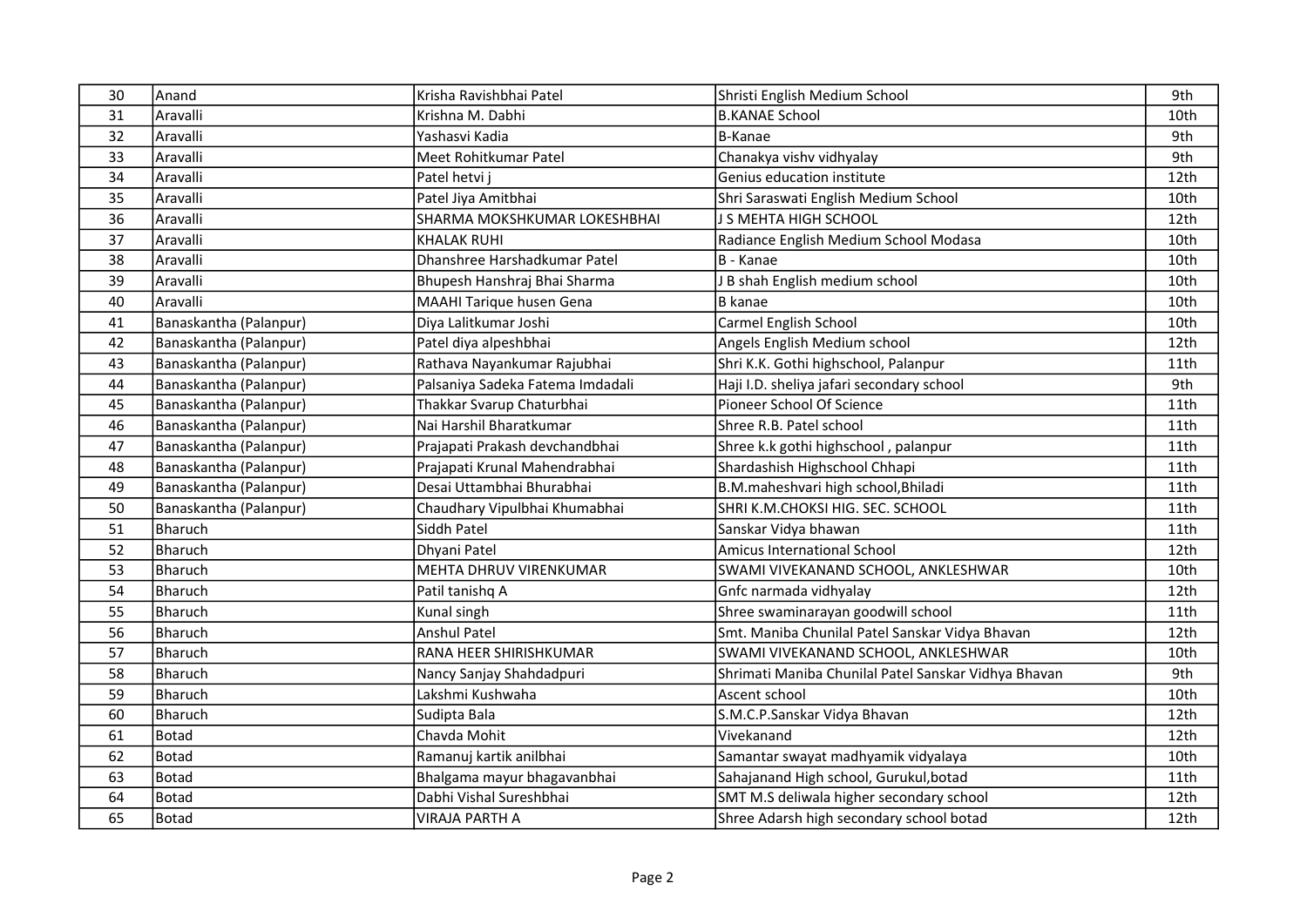| 66  | Botad            | Berani meet ghanshyam bhai      | Sarakari madhyamik school (rmsa) badravadi    | 10th |
|-----|------------------|---------------------------------|-----------------------------------------------|------|
| 67  | Botad            | Rojesara Mayank Dipakbhai       | Samantar Swayatt Madhaymik Vidhyalay-Botad    | 10th |
| 68  | Botad            | Makwana Mayank Dashrathbhai     | Aradhana Uma Shala - botad                    | 11th |
| 69  | Botad            | Rojesara Mahir Yogeshbhai       | Saint Xavier's School                         | 10th |
| 70  | Botad            | MITBHAI GHANSHYAMBHAI BERANI    | GOVERNMENT SECONDARY SCHOOL (RMSA) BHADRAVADI | 10th |
| 71  | Chhota Udepur    | Vohra Husain                    | Sunrise Eng. Medium School Chhota Udepur      | 11th |
| 72  | Chhota Udepur    | Pande harsh s.                  | D B Parekh High school                        | 12th |
| 73  | Chhota Udepur    | VHORA AMMAR SHABBIRBHAI         | SUNRISE ENGLISH MEDIUM SCHOOL                 | 10th |
| 74  | Chhota Udepur    | RATHOD JAYKUMAR DIPAKBHAI       | SHRI S.C.SHAH HIGHSCHOOL, PANVAD              | 10th |
| 75  | Chhota Udepur    | <b>VISPUTE VRAJ TUSHARBHAI</b>  | SUNRISE ENGLISH MEDIUM SCHOOL                 | 10th |
| 76  | Chhota Udepur    | PARAWALA AHMED MUSTUFA          | SUNRISE ENGLISH MEDIUM SCHOOL                 | 10th |
| 77  | Chhota Udepur    | Kolcha kinal sureshbhai         | Narayan English Medium school                 | 11th |
| 78  | Chhota Udepur    | Bariya nisha i                  | Baroda public sec school                      | 10th |
| 79  | Chhota Udepur    | Rathva Bhavika P.               | Smt. S. B solanki vidhyamandir nasvadi        | 12th |
| 80  | Chhota Udepur    | PATHAN MARHABA JAHIDKHAN        | SUNRISE ENGLISH MEDIUM SCHOOL                 | 9th  |
| 81  | Dahod            | Patel Pratha P                  | LFS                                           | 9th  |
| 82  | Dahod            | Ankita Pargi                    | J.N.V.Kheda                                   | 11th |
| 83  | Dahod            | jiniawala tasnim mazher         | little flower school dahod                    | 12th |
| 84  | Dahod            | Solanki Vidhi Jitendra Kumar    | Navjeevan Girls high school                   | 10th |
| 85  | Dahod            | Yash lalwani                    | Sri Sri Ravishankar Vidya Mandir              | 9th  |
| 86  | Dahod            | YASH KAMLESH BACHANI            | <b>BURHANI ENGLISH MEDIUM HIGH SCHOOL</b>     | 12th |
| 87  | Dahod            | Parmar Rajkumar Lalabhai        | Nagarala ashram                               | 11th |
| 88  | Dahod            | Charpot Devanshiben subhashbhai | JAWAHAR NAVODAYA VIDYALAYA KHEDA KATHLAL      | 11th |
| 89  | Dahod            | Riddhi Kadia                    | St Mary's school                              | 11th |
| 90  | Dahod            | Jat Mahek Prakash Bhai          | Navjivan girls high school                    | 9th  |
| 91  | Dangs (Ahwa)     | Aradhana R Mohanty              | Deep darshan English medium school            | 9th  |
| 92  | Dangs (Ahwa)     | Tejaswiniben Manoharbhai Hadas  | Deep Darshan English medium school Ahwa       | 9th  |
| 93  | Dangs (Ahwa)     | Waghmare Jagrutiben Ramajbhai   | Unique Vidya Bhavan                           | 12th |
| 94  | Dangs (Ahwa)     | Rudraksh                        | Deep Darshan English Medium School            | 9th  |
| 95  | Dangs (Ahwa)     | Krishnakant Pal                 | Navyug english school, Vansda                 | 11th |
| 96  | Dangs (Ahwa)     | Pawar Shrutikumari Ramanbhai    | Unique Vidya Bhavan                           | 12th |
| 97  | Dangs (Ahwa)     | PAWAR JAHNVI SURESHBHAI         | DEEP DARSHAN ENGLISH MEDIUM SCHOOL AHWA       | 9th  |
| 98  | Dangs (Ahwa)     | Mahale sanket kalpeshbhai       | Deep Darshan school Ahwa Dang                 | 9th  |
| 99  | Dangs (Ahwa)     | Pawar Devangbhai Anandbhai      | Eklavya Model Residential School Saputara     | 11th |
| 100 | Dangs (Ahwa)     | Harsh sureshbhai pawar          | Navyug English school                         | 11th |
| 101 | Devbhoomi Dwarka | Gokani krish                    | Karmyog vidhyalay                             | 10th |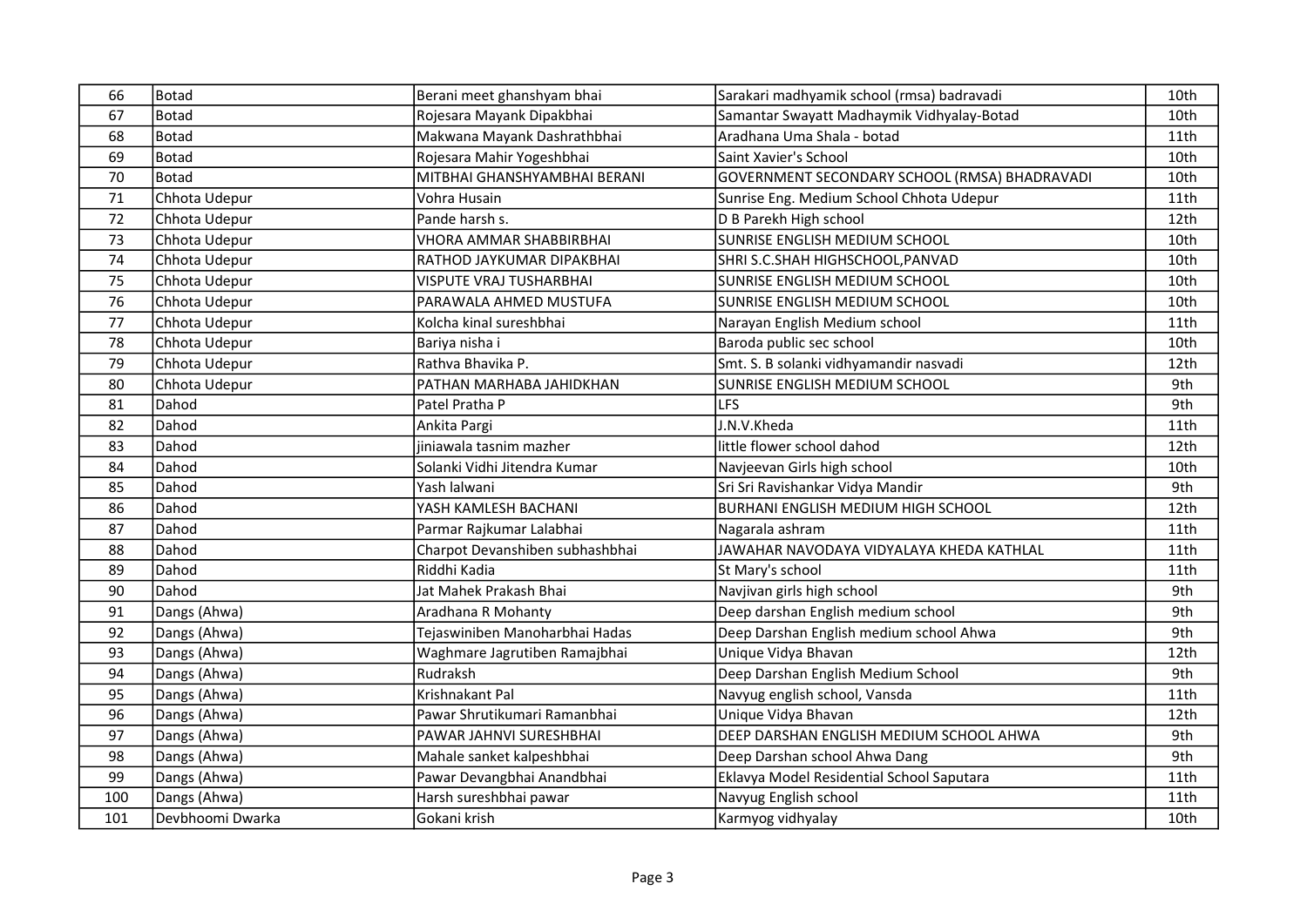| 102 | Devbhoomi Dwarka | Ayushi Seth                    | Tatachem DAVPS Mithapur Devbhumi Dwarka                | 9th  |
|-----|------------------|--------------------------------|--------------------------------------------------------|------|
| 103 | Devbhoomi Dwarka | Pandya Dharmik Arvindbhai      | Mithapur High School                                   | 9th  |
| 104 | Devbhoomi Dwarka | Nirva Barai                    | Tata Chem DAV Public School                            | 9th  |
| 105 | Devbhoomi Dwarka | <b>DAVDA HET HARISHBHAI</b>    | SHREE DANEV ENGLISH MEDIUM SECONDARY SCHOOL            | 9th  |
| 106 | Devbhoomi Dwarka | CHAVDA JYOTI SAJANBHAI         | SHREE R.S.KANDORIYA KANYA VIDHYALAY                    | 12th |
| 107 | Devbhoomi Dwarka | Luna pravinbhai                | Shri santiniketan vidhyalay                            | 10th |
| 108 | Devbhoomi Dwarka | Moksha Pragneshbhai Bhayani    | Tata chem DAV public school                            | 11th |
| 109 | Devbhoomi Dwarka | Jeel Gori                      | Tata Chem DAV Public School Mithapur                   | 12th |
| 110 | Devbhoomi Dwarka | JADEJA KRISHNASINH K           | ST XAVIER'S ENGLISH MEDIUM SCHOOL JAMNAGAR             | 12th |
| 111 | Gir Somnath      | Pal Ketan Surendraprasad       | Aditya Birla Higher Secondary School                   | 12th |
| 112 | Gir Somnath      | Sorathiya nilofar altaf        | Aditya birla higher secondory school, veraval          | 11th |
| 113 | Gir Somnath      | Kiran Dhamecha                 | Abhss                                                  | 11th |
| 114 | Gir Somnath      | Zahir Basathiya                | Saint Mary's high school                               | 11th |
| 115 | Gir Somnath      | Jay nena                       | Aditya birla higher secondary school                   | 11th |
| 116 | Gir Somnath      | Muzzamil sumra                 | Saint Mary's high school                               | 11th |
| 117 | Gir Somnath      | Siddhant Prakash               | <b>DSC Public School</b>                               | 10th |
| 118 | Gir Somnath      | Chovatiya Nij Nileshbhai       | <b>DSC Public School</b>                               | 10th |
| 119 | Gir Somnath      | Solanki alpesh kanabhai        | Saint mary's high school veraval                       | 9th  |
| 120 | Gir Somnath      | <b>ALVI AFSHA FAISAL</b>       | SAINT MARY'S HIGH SCHOOL-VERAVAL                       | 10th |
| 121 | Kachchh          | <b>Dhruv Patel</b>             | Sanskar School                                         | 11th |
| 122 | Kachchh          | Janvi Devraj Kerai             | Divya brahmlok global academy                          | 9th  |
| 123 | Kachchh          | Ashwini Gaurav                 | Adani Public School                                    | 9th  |
| 124 | Kachchh          | Ishika verma                   | Chanakya academy                                       | 11th |
| 125 | Kachchh          | Kevil zala                     | adani public school                                    | 10th |
| 126 | Kachchh          | Yash Hitesh Ganatra            | Surya varsani Academy                                  | 11th |
| 127 | Kachchh          | Yesha Purohit                  | Welspun Vidya Mandir                                   | 11th |
| 128 | Kachchh          | Sainath Ashokbhai Nikam        | Shreeji Public School                                  | 9th  |
| 129 | Kachchh          | Vaishnavi                      | Fusion school of science and commerce                  | 12th |
| 130 | Kachchh          | PATEL VRUSHI MANOJ KUMAR       | MATRUCHHAYA KANYA VIDHYALAY-BHUJ                       | 11th |
| 131 | Kheda (Nadiad)   | Malek Kanije Fatima Jakirhusen | St. Francis De Sales English Medium High school thasra | 10th |
| 132 | Kheda (Nadiad)   | <b>DHRUV SINGH RATHORE</b>     | <b>JNV KHEDA</b>                                       | 12th |
| 133 | Kheda (Nadiad)   | PATEL YASH GHANSHYAMBHAI       | SHREE SARASWATI MANDIR                                 | 10th |
| 134 | Kheda (Nadiad)   | Smit Nishant Kumar shah        | St'annes highschool                                    | 9th  |
| 135 | Kheda (Nadiad)   | Dhyan Mitesh Kumar Shukla      | Bhartiya Vidhya Bhavana Nadiad                         | 9th  |
| 136 | Kheda (Nadiad)   | Kadia hetvi vimal              | St Mary's high school eng. Med                         | 10th |
| 137 | Kheda (Nadiad)   | PALJA MANAVKUMAR PRIYANKKUMAR  | <b>BHAVANS ENGLISH MEDIUM SCHOOL</b>                   | 9th  |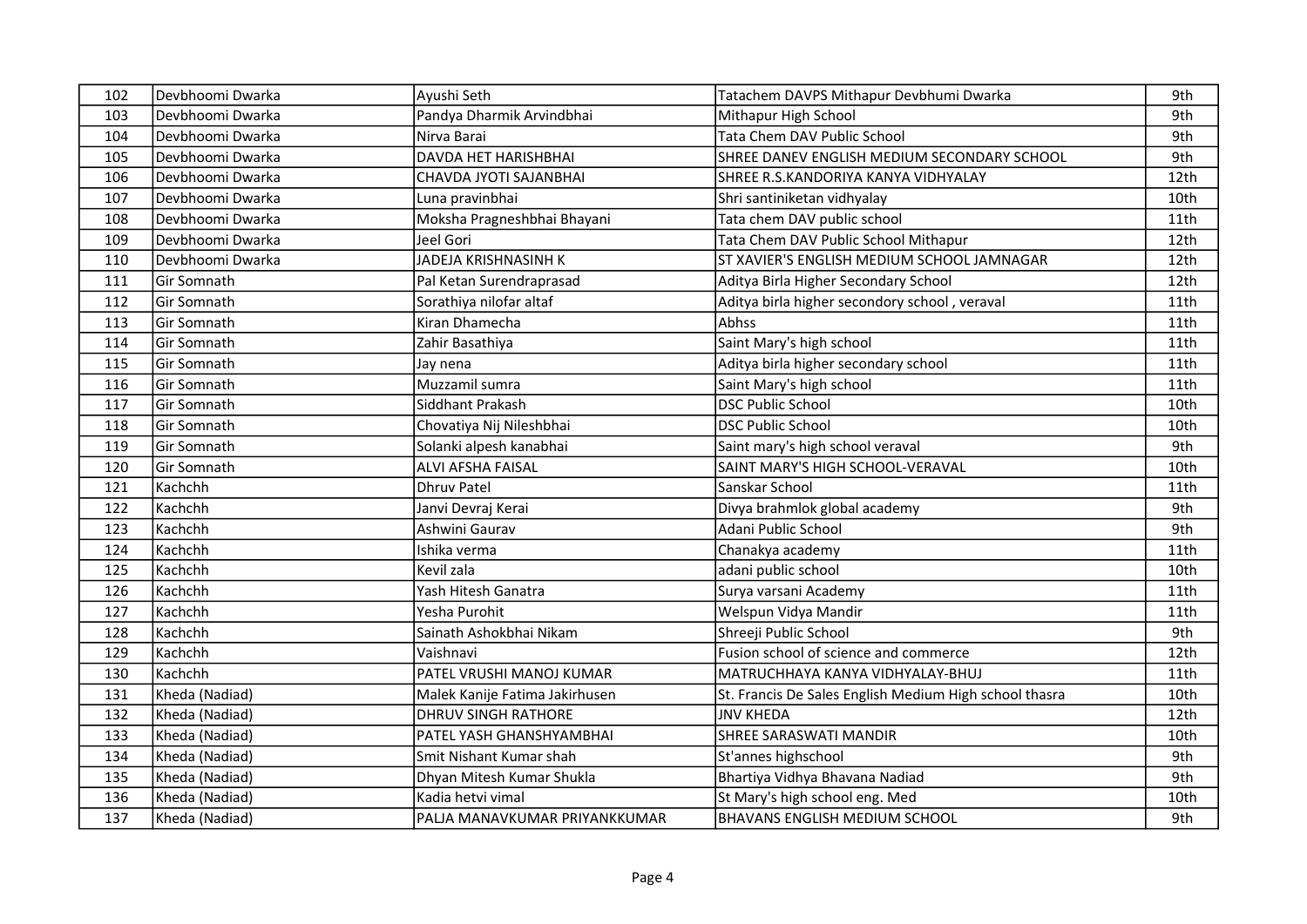| 138 | Kheda (Nadiad)     | Shah krupa.P                          | Vision school of science                       | 12th             |
|-----|--------------------|---------------------------------------|------------------------------------------------|------------------|
| 139 | Kheda (Nadiad)     | Jay Mukeshkumar Rana                  | St.Anne's High school                          | 10th             |
| 140 | Kheda (Nadiad)     | <b>GOSWAMI FORAM NARENDRAGIRI</b>     | KNOWLEDGE HIGH SCHOOL, MAHEMDAVAD, KHEDA       | 12th             |
| 141 | Mahisagar          | Patel Riddhi Rajeshbhai               | Kalrav vidhyamandir                            | 10th             |
| 142 | Mahisagar          | Jinalba Jadeja                        | J.h maheta                                     | 10th             |
| 143 | Mahisagar          | Patel Harvi Hirenkumar                | Kalarav Vidhyamandir                           | 10th             |
| 144 | Mahisagar          | SHAH STUTIBEN RAKESHKUMAR             | Karunaniketan high school                      | 10th             |
| 145 | Mahisagar          | Adam Ahmad Idrish                     | Haji G U Patel HIGHSCHOOL                      | 10th             |
| 146 | Mahisagar          | AUM ASHVINKUMAR PANDYA                | Shree S K HighSchool Lunawada                  | 9th              |
| 147 | Mahisagar          | Shaikh mahir Jamil bhai               | Navgujrat school                               | 12th             |
| 148 | Mahisagar          | JAYSINH MANGALSINH SOLANKI            | SK HISCHOOL LUNAWADA                           | 10th             |
| 149 | Mahisagar          | Solanki Dhrupalsinh Madansinh         | Adarsh Vidyalaya, Lunawada                     | 10th             |
| 150 | Mahisagar          | PARTH GOSWAMI                         | <b>JNV KHEDA</b>                               | 12th             |
| 151 | Mehsana            | Mohit Pankajkumar Patel               | Saint joseph's high school khanusa             | 11th             |
| 152 | Mehsana            | Dhruv Snehalkumar Doshi               | Saint Joseph's school, khanusa                 | 11th             |
| 153 | Mehsana            | Avni Dilipsingh Gadhvi                | A. M. Patel English Medium School              | 11th             |
| 154 | Mehsana            | Patel priyaben prakashbhai            | Patel R.K high school                          | 11th             |
| 155 | Mehsana            | Shashvat K Barot                      | Saint Joseph's High School                     | 12 <sub>th</sub> |
| 156 | Mehsana            | Sakshi Sharma                         | Sabri Vidya Vihar                              | 12th             |
| 157 | Mehsana            | Patel Shivam Anilbhai                 | R.C. Patel secondary and hier secondary school | 12th             |
| 158 | Mehsana            | Patel Vraj Tejaskumar                 | K.P. Patel secondary school, Vijapur           | 10th             |
| 159 | Mehsana            | Patel Divya Vagheshkumar              | N.m Nootan Sarva Vidyalalya                    | 11th             |
| 160 | Mehsana            | Patel Ayush yogeshkumar               | Sabari vidya vihar                             | 11th             |
| 161 | Morbi              | Meet Jivani                           | Shree Swaminarayan Gurukul morbi               | 9th              |
| 162 | Morbi              | Visodiya hetvi praful bhai            | Nalanda vidhyalaya                             | 10th             |
| 163 | Morbi              | Aghara Ruchit Rameshbhai              | Navyug vidhyalaya(Morbi)                       | 12th             |
| 164 | Morbi              | Dhyey Soria                           | Nalanda vidhyalaya                             | 9th              |
| 165 | Morbi              | Kotak Harikrushn Hiteshbhai           | Navyug vidhalaya                               | 10th             |
| 166 | Morbi              | Ganatra hetvi rajeshbhai              | Sarthak vidhyamandir                           | 9th              |
| 167 | Morbi              | Kanjiya Shrushti Becharbhai           | Nilkanth vidhyalaya                            | 10th             |
| 168 | Morbi              | Dabhi Poonam Maheshbhai               | Nirmal vidhyalaya                              | 10th             |
| 169 | Morbi              | Dangi Urmi Dipakbhai                  | Saint Mary higher secondary school             | 9th              |
| 170 | Morbi              | Mehta jinali kalpesh bhai             | Sarthak vidhya mandir morbi                    | 9th              |
| 171 | Narmada (Rajpipla) | Chauhan sagar                         | Vatsalya vidhyalaya                            | 11th             |
| 172 | Narmada (Rajpipla) | Ansari Sabaparvin Akbarali            | Government High school                         | 11th             |
| 173 | Narmada (Rajpipla) | <b>DESHMUKH RUCHITABEN RAMESHBHAI</b> | ST. XAVIERS' HIGH SCHOOL, NIVALDA              | 10th             |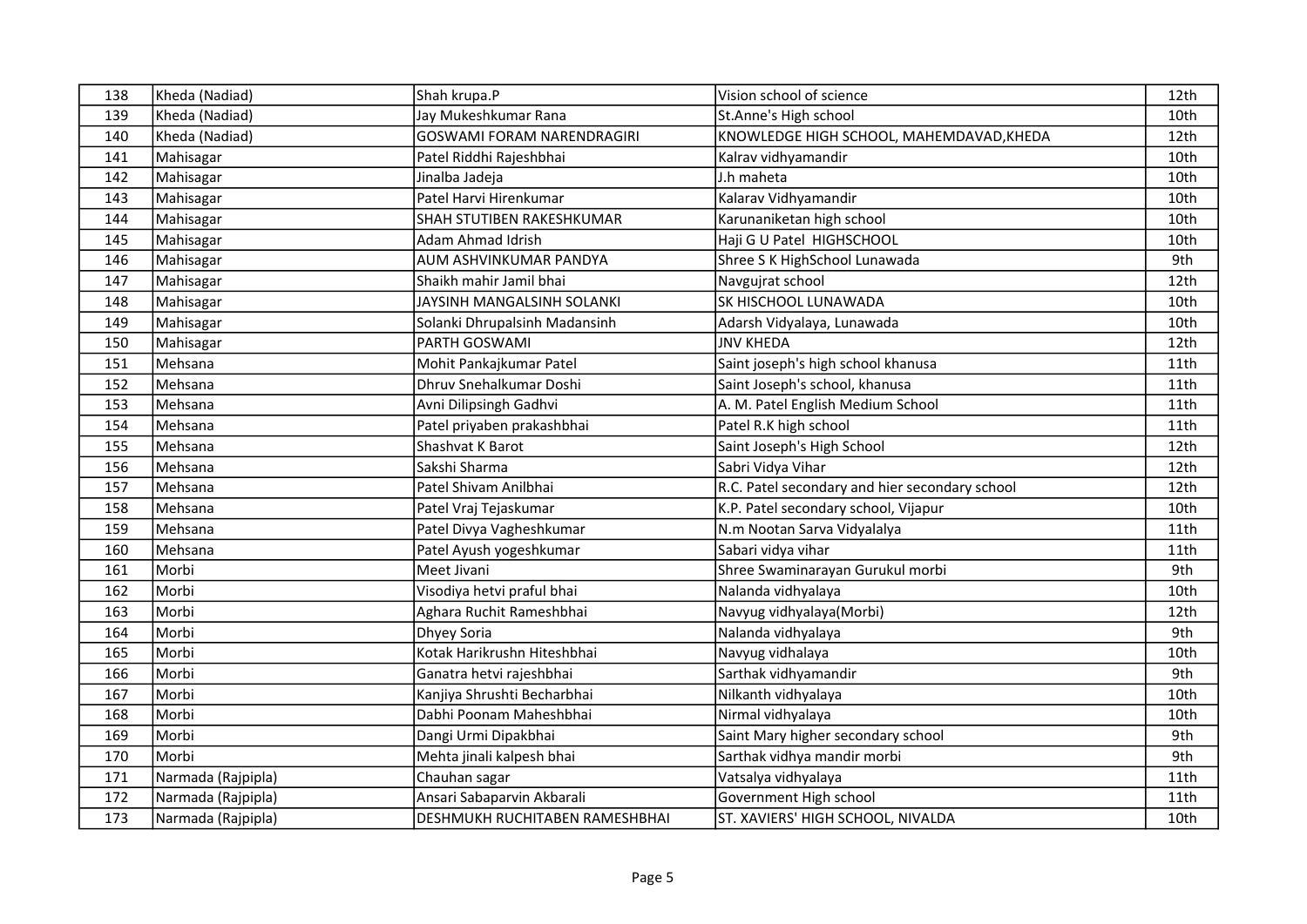| 174 | Narmada (Rajpipla)  | Niraj Pralhadbhai Patil       | St Stephen's English Medium School Kuida             | 9th  |
|-----|---------------------|-------------------------------|------------------------------------------------------|------|
| 175 | Narmada (Rajpipla)  | Patel Manavkumar Devendrabhai | Navdurga High School                                 | 11th |
| 176 | Narmada (Rajpipla)  | <b>Mohit Patel</b>            | Vatsalya vidhyalaya                                  | 12th |
| 177 | Narmada (Rajpipla)  | Pancholi Dhara Bhadreshbhai   | Shri Swaminarayan Vidhyalay                          | 9th  |
| 178 | Narmada (Rajpipla)  | Pinjari Aiyyan imran          | Parth vidhyalay dediapada dist narmada               | 9th  |
| 179 | Narmada (Rajpipla)  | <b>TONY BRUCE VELA</b>        | ST STEPHEN'S ENGLISH MEDIUM HRS SEC SCHOOL, SELAMBA  | 9th  |
| 180 | Narmada (Rajpipla)  | Pandiya Mahi Rakeshkumar      | Navdurga High School                                 | 9th  |
| 181 | Navsari             | PATEL RANI SURESHBHAI         | FELLOWSHIP INTERNATIONAL SCHOOL                      | 12th |
| 182 | Navsari             | Pagare Harshkumar Bhupesh     | Sir J J High School(Eng. Med.), Navsari              | 12th |
| 183 | Navsari             | Mahek Hiteshbhai Panchal      | Bilimora International School                        | 11th |
| 184 | Navsari             | Kashundra Neel Jagdishbhai    | Shree PH Vidhyalay                                   | 9th  |
| 185 | Navsari             | PATEL KRISHKUMAR BHARATBHAI   | SHREE J M PATEL SARVAJANIK HIGH SCHOOL DIGENDRANAGAR | 11th |
| 186 | Navsari             | Tanvi virval                  | Fellowship international school                      | 10th |
| 187 | Navsari             | Panchal Smitkumar Ashokbhai   | Shree j m patel sa.high school digendranagar         | 11th |
| 188 | Navsari             | Aamena                        | Fellowship International School                      | 9th  |
| 189 | Navsari             | Ahir Venishaben Bhaveshbhai   | Bharat Vidyalaya Karadi                              | 9th  |
| 190 | Navsari             | Shivam avdhesh Sharma         | Vidyakunj English medium high school                 | 12th |
| 191 | Panchmahal (Godhra) | Jhanvi Shah                   | Amrit Vidyalaya                                      | 9th  |
| 192 | Panchmahal (Godhra) | Abhay Sharma                  | <b>JNV Panchmahal</b>                                | 12th |
| 193 | Panchmahal (Godhra) | Baria Vaibhav B               | Nalanda school                                       | 11th |
| 194 | Panchmahal (Godhra) | Yash Patel                    | Nalanda school Bamroli                               | 11th |
| 195 | Panchmahal (Godhra) | Verma suryansh                | Nalanda school                                       | 9th  |
| 196 | Panchmahal (Godhra) | Shah Zeel Nehalkumar          | Sant arnold school                                   | 10th |
| 197 | Panchmahal (Godhra) | <b>ANURAG SINGH</b>           | NALANDA SCHOOL GODHRA                                | 12th |
| 198 | Panchmahal (Godhra) | Prem Alpeshkumar Patel        | Nalanda school                                       | 11th |
| 199 | Panchmahal (Godhra) | Taviyad trupal Sureshbhai     | Smt. T. C. Soni high school                          | 9th  |
| 200 | Panchmahal (Godhra) | Bamaniya Payal vijaybhai      | Nutan vidhiyalay                                     | 9th  |
| 201 | Patan               | PATEL VAISHVI BHARATBHAI      | SHETH SHREE M P HIGH SCHOOL SIDHPUR                  | 10th |
| 202 | Patan               | Raval Zeel Maheshkumar        | Shree Adarsh Vidhyalaya                              | 12th |
| 203 | Patan               | Joshi Janakkumar Prahladbhai  | P.P.G. Experimental High School Patan                | 12th |
| 204 | Patan               | Rutul Mahendrakumar Patel     | Sheth B.M. High School, Patan.                       | 10th |
| 205 | Patan               | patel hetu j                  | p.j.a girls high school                              | 9th  |
| 206 | Patan               | Patel pranj                   | Seth b. M high school                                | 10th |
| 207 | Patan               | Joshi parth j.                | Sree sarsawti madhymik vidhylay                      | 9th  |
| 208 | Patan               | DARJI ADITYA MILANKUMAR       | SHETH B M HIGH SCHOOL                                | 10th |
| 209 | Patan               | Harsh Kalpeshbhai Soni        | B.M.High School                                      | 10th |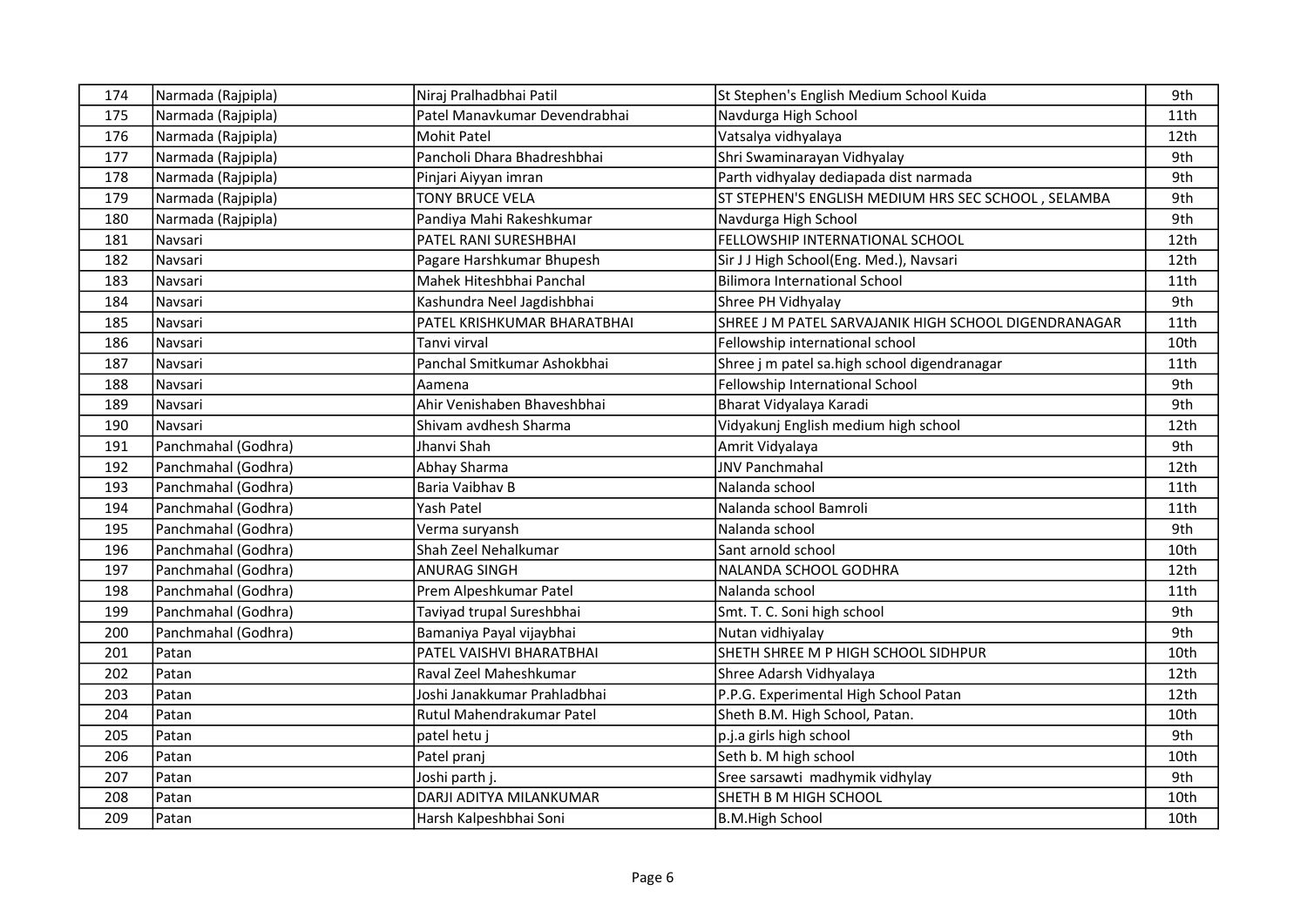| 210 | Patan                     | Vaghela Rajdeepsinh Mahipatsinh    | Lord Krishna School of Science            | 9th  |
|-----|---------------------------|------------------------------------|-------------------------------------------|------|
| 211 | Porbandar                 | Vadar Bhumika Rambhai              | Saint Mary's school                       | 12th |
| 212 | Porbandar                 | Jash sonecha                       | Municipal English Medium school porbandar | 10th |
| 213 | Porbandar                 | KHUSHI RASHMIN PUROHIT             | Kendriya Vidyalaya Porbandar              | 11th |
| 214 | Porbandar                 | SUHANI ARVINDBHAI PANDAVADRA       | K.B.JOSHI KANYA SHALA                     | 11th |
| 215 | Porbandar                 | Devika H. Nandha                   | Smt JVGEMS                                | 9th  |
| 216 | Porbandar                 | Aryan talati                       | Saint Mary's school                       | 10th |
| 217 | Porbandar                 | Dasani Hetavi PareshKumar          | Saint Mary School Porbandar               | 12th |
| 218 | Porbandar                 | Maru Nikhil p.                     | Shree lirba ji jadeja highschool          | 9th  |
| 219 | Porbandar                 | Shyam Keshavbhai Kachhad           | Devda Highschool devda                    | 11th |
| 220 | Porbandar                 | Riya ketan rajyaguru               | Saint Joseph's school                     | 10th |
| 221 | Rajkot                    | Detroja avi                        | Shree G.K. Dholakiya school               | 12th |
| 222 | Rajkot                    | Kunj Buddhdev                      | Utkarsh School Of Excellence, Rajkot      | 12th |
| 223 | Rajkot                    | Mishri Bhanwadia                   | Modi School                               | 10th |
| 224 | Rajkot                    | Aryan patel                        | lSnk                                      | 9th  |
| 225 | Rajkot                    | Mehta vardhman                     | SHREE G.K. DHOLAKIYA SCHOOL- RAJKOT       | 12th |
| 226 | Rajkot                    | Nency Nizarali Jivani              | H.H. Prince Aga Khan girls school         | 10th |
| 227 | Rajkot                    | <b>NEEL UTPAL PUROHIT</b>          | <b>ATMIYA SCHOOL</b>                      | 10th |
| 228 | Rajkot                    | <b>DAVE BHAKTI KIRITBHAI</b>       | CRYSTAL SCHOOL :- RAJKOT                  | 11th |
| 229 | Rajkot                    | MURTAZA ONALI VAKHARIYA            | MODI SCHOOL CBSE ISHWARIYA                | 10th |
| 230 | Rajkot                    | Shrey Shah                         | S N Kansagra School                       | 11th |
| 231 | Sabarkantha (Himmatnagar) | Pandya rushi Yogeshbhai            | Taxshila vidyalaya                        | 11th |
| 232 | Sabarkantha (Himmatnagar) | Pragati Naresh Duggad              | Sahjanand School of Achiever              | 9th  |
| 233 | Sabarkantha (Himmatnagar) | JADEJA MITULSINH RANJITSINH        | SHREE SWASTIK HIGH SCHOOL                 | 10th |
| 234 | Sabarkantha (Himmatnagar) | Sai Mohammad Bilal Khalilurraheman | Sanskar vidhyalay                         | 9th  |
| 235 | Sabarkantha (Himmatnagar) | Patel Akshat Harshadkumar          | Sahjanand School of achiever sargasan     | 12th |
| 236 | Sabarkantha (Himmatnagar) | RABARI DHRUVKUMAR RAJENDRABHAI     | SHREE SWASTIK HIGH SCHOOL                 | 10th |
| 237 | Sabarkantha (Himmatnagar) | DRASHTI ASHWINKUMAR SUTHAR         | M H HIGH SCHOOL                           | 9th  |
| 238 | Sabarkantha (Himmatnagar) | PATEL RAMANSHI JAYESHBHAI          | SHREE SWASTIK HIGH SCHOOL                 | 10th |
| 239 | Sabarkantha (Himmatnagar) | <b>Jeel Patel</b>                  | Crystal Public School                     | 9th  |
| 240 | Sabarkantha (Himmatnagar) | CHAUHAN PRIYANSHU NIMESHKUMAR      | SHREE SWASTIK HIGH SCHOOL                 | 10th |
| 241 | Surat                     | Janay Vijay Bhanushali             | Radiant English Academy                   | 10th |
| 242 | Surat                     | Vaghasiya jay Rasikbhai            | Ashadeep iit                              | 11th |
| 243 | Surat                     | Pratham Pradip Karmakar            | Ryan International School, Adajan, Surat  | 11th |
| 244 | Surat                     | Manish Soni                        | Gyanjyoy vidhyalaya                       | 12th |
| 245 | Surat                     | Vineet Jethani                     | Shree Swaminarayan Academy                | 11th |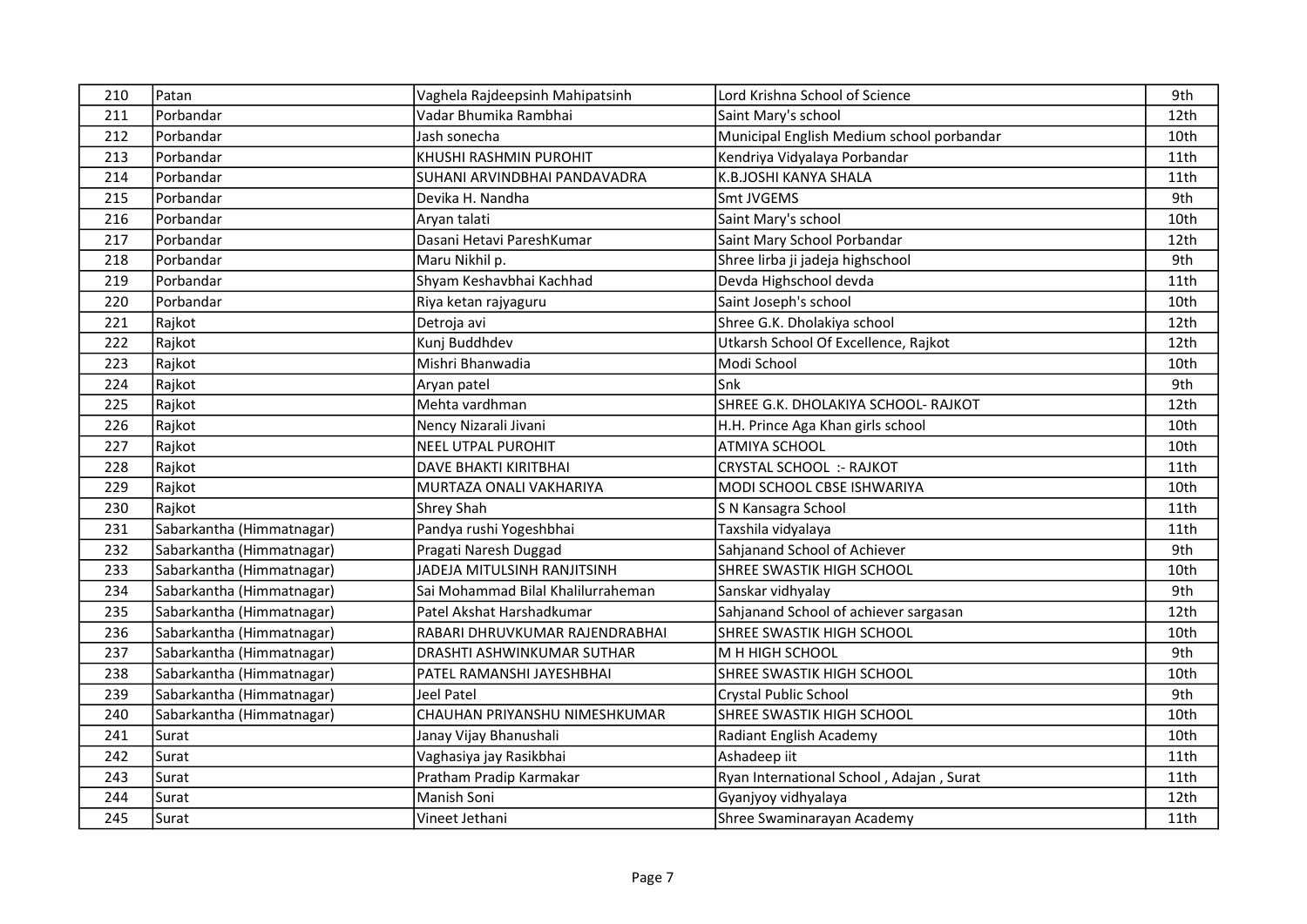| 246 | Surat         | SAVALIYA DRASHTI SANJAYKUMAR   | MONARCH INTERNATIONAL SCHOOL               | 9th  |
|-----|---------------|--------------------------------|--------------------------------------------|------|
| 247 | Surat         | CHAUDHARY SUSHMA AJAY          | SUNRISE VIDHYALAYA ENGLISH MEDIUM          | 10th |
| 248 | Surat         | SHAIKH MOHMAD ABRAR MO.SALIM   | D.B. HIGH SCHOOL, PALSANA                  | 9th  |
| 249 | Surat         | Rusha Patel                    | <b>Bhulka Vihar School</b>                 | 9th  |
| 250 | Surat         | Aastha ajay agrawal            | Maliba education academy                   | 11th |
| 251 | Surendranagar | MEHTA DOII VIPULBHAI           | Shree Rpp girl's High school               | 11th |
| 252 | Surendranagar | Ayushi                         | Chankya vidhya sankul                      | 10th |
| 253 | Surendranagar | JAIMINI DEEWAN                 | <b>JNV SURENDRANAGAR</b>                   | 10th |
| 254 | Surendranagar | Zala khushiba kishansinh       | Shree rajeshvari highschool                | 12th |
| 255 | Surendranagar | MORI BHAGIRATHSINH MAHAVIRSINH | R. A. PATEL BOYS HIGHSCHOOL                | 11th |
| 256 | Surendranagar | Diya Hardikbhai Bhatt          | C.U. Shah English school                   | 11th |
| 257 | Surendranagar | Daminiba Parmar                | Sir Ajitsinhji high school                 | 11th |
| 258 | Surendranagar | VAGHELA RONAK NANDKISHORBHAI   | MAHARSHI GURUKUL VIDHAYALA HALAVAD         | 11th |
| 259 | Surendranagar | Chauhan Dhara Pareshbhai       | Sir ajit singh high school                 | 11th |
| 260 | Surendranagar | Godavariya Maitri Maheshbhai   | Shree Kadvibai Virani Kanya Vidyalaya      | 10th |
| 261 | Tapi (Vyara)  | Gamit Harshkumar Dipakbhai     | J.B. and S.A. Sarvajanik High School Vyara | 12th |
| 262 | Tapi (Vyara)  | Kothari Yashvi Montu           | Shree K. B Patel English Medium School     | 9th  |
| 263 | Tapi (Vyara)  | Chauhan neel urmishbhai        | Jb & SA Sarwajanik high school vyara       | 11th |
| 264 | Tapi (Vyara)  | Rana priyanshi nileshbhai      | J B & S A sarvajanik high school vyara     | 11th |
| 265 | Tapi (Vyara)  | Rutvi Rane                     | <b>AECS Kakrapar</b>                       | 12th |
| 266 | Tapi (Vyara)  | Snehal P Padme                 | <b>Atomic Energy Central School</b>        | 12th |
| 267 | Tapi (Vyara)  | <b>GAMIT AMAN ROHITKUMAR</b>   | EMMANUEL MISSION SECONDARY SCHOOL GUNSADA  | 9th  |
| 268 | Tapi (Vyara)  | Prajapati Kishan Jayeshbhai    | R.v.patel higher secondary school Bajipura | 12th |
| 269 | Tapi (Vyara)  | Daksh Patel                    | Atomic energy central school               | 12th |
| 270 | Tapi (Vyara)  | Ashika omprakash Prjajapati    | Unique vidya bhavan                        | 10th |
| 271 | Vadodara      | Sayani Patra                   | Green Valley High School                   | 11th |
| 272 | Vadodara      | Anupriya Bajpai                | Navrachana School Sama                     | 11th |
| 273 | Vadodara      | Campwala Mohammedali           | Bright School- GSEB                        | 10th |
| 274 | Vadodara      | Sneh Kaushal Patel             | New Era Senior Secondary School            | 12th |
| 275 | Vadodara      | Vidit Bhansali                 | Anand Vidya Vihar                          | 11th |
| 276 | Vadodara      | Aastha Solanki                 | Shannen                                    | 12th |
| 277 | Vadodara      | Shikha Jadia                   | Green valley high school                   | 12th |
| 278 | Vadodara      | Pratik S. Shah                 | <b>Bright School</b>                       | 12th |
| 279 | Vadodara      | Rishi Oza                      | <b>Bright Day School</b>                   | 11th |
| 280 | Vadodara      | <b>AYUSH GUPTA</b>             | NAVRACHANA SCHOOL, SAMA ROAD, VADODARA     | 12th |
| 281 | Valsad        | Tatvagna Hitesh Tandel         | Atul Vidyalaya                             | 10th |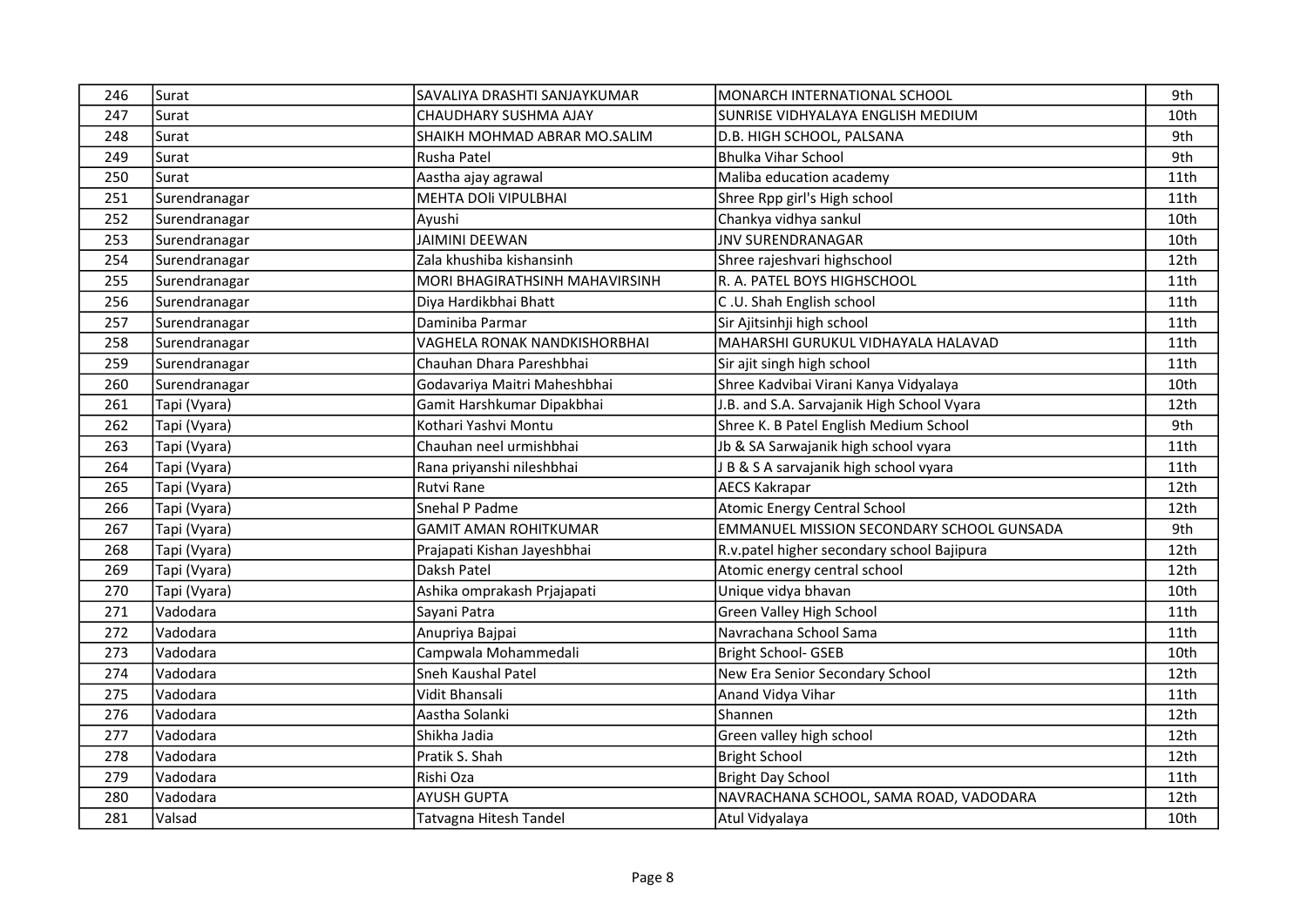| 282 | Valsad                             | <b>Utkarsh Phaltane</b>        | Marothia English Medium School                  | 11th |
|-----|------------------------------------|--------------------------------|-------------------------------------------------|------|
| 283 | Valsad                             | Ved S Sharma                   | R. M. V. M desai saarvajanik Vidhyadham         | 9th  |
| 284 | Valsad                             | PRAJAPATI VRUTTI TARUNBHAI     | SHANTABA ENGLISH MEDIUM SCHOOL, RENTLAV, UDWADA | 10th |
| 285 | Valsad                             | Bhumi V Bhandari               | Jamnabai sarvajanik Kanya vidyalaya vidyalaya   | 9th  |
| 286 | Valsad                             | SOHAM BHUPESHBHAI PATEL        | ST. JOSEPH E. T. HIGH SCHOOL VALSAD             | 10th |
| 287 | Valsad                             | <b>Bhoomi Echawe</b>           | Kusum Vidhyalaya                                | 10th |
| 288 | Valsad                             | Pranjal Yadav                  | Vallabh Ashram Day Boarding School              | 12th |
| 289 | Valsad                             | PATEL KRISHA JITENDRA          | SHANTABA ENGLISH MEDIUM SCHOOL, RENTLAV, UDWADA | 10th |
| 290 | Valsad                             | Manan.Naresh Bhai.Patel        | R. M. &.V.M Desai sarvajanik vidyadham          | 10th |
| 291 | Ahmedabad Municipal Corporation    | Nakrani Maharshi Sunilbhai     | Amrut High School                               | 10th |
| 292 | Ahmedabad Municipal Corporation    | Miten J Gandhi                 | Navkar Public School                            | 11th |
| 293 | Ahmedabad Municipal Corporation    | Yuti Chauhan                   | Hebron Higher Secondary School                  | 12th |
| 294 | Ahmedabad Municipal Corporation    | Abhishek                       | The Rosery School                               | 10th |
| 295 | Ahmedabad Municipal Corporation    | Vatsal Rao                     | Adani Vidya Mandir                              | 11th |
| 296 | Ahmedabad Municipal Corporation    | PANCHAL SAMARTH RAJESHKUMAR    | POOJA VIDHYALAYA                                | 10th |
| 297 | Ahmedabad Municipal Corporation    | RIDDHI BHARATKUMAR SALECHA     | RAJASTHAN ENGLISH HIGHER SECONDARY SCHOOL       | 11th |
| 298 | Ahmedabad Municipal Corporation    | Rajdip Jahanvi Naginbhai       | The hbk new high school shahibaug               | 11th |
| 299 | Ahmedabad Municipal Corporation    | PANDYA SHAUNAK RAJNIKANT       | NAVSARJAN HIGHER SECONDARY SCHOOL               | 12th |
| 300 | Ahmedabad Municipal Corporation    | chavda krunal ghanshyamsinh    | vishwa vidhyalaya                               | 10th |
| 301 | Rajkot Municipal Corporation       | Patel Manas                    | Divine Highschool                               | 11th |
| 302 | Rajkot Municipal Corporation       | Isha Jadav                     | Mount Carmel school                             | 12th |
| 303 | Rajkot Municipal Corporation       | Jobanputra Denish Nileshkumar  | Shree Swaminarayan Gurukul                      | 11th |
| 304 | Rajkot Municipal Corporation       | Drashti Anilbhai Ambaliya      | Utkarsh school of excellence                    | 12th |
| 305 | Rajkot Municipal Corporation       | <b>GAMI RUDRA JITENDRABHAI</b> | Shree K G Dholakiya School                      | 9th  |
| 306 | Rajkot Municipal Corporation       | Om rajesh keswani              | shakti school                                   | 11th |
| 307 | Rajkot Municipal Corporation       | Darshit Amrutiya               | Sardar Patel vidyamandir                        | 11th |
| 308 | Rajkot Municipal Corporation       | Khunt Meet Girishbhai          | Shree P V Modi Highschool Gujarati Medium       | 9th  |
| 309 | Rajkot Municipal Corporation       | Krishika umeshbhai limbasiya   | Shree P V Modi Highschool Gujarati Medium       | 9th  |
| 310 | Rajkot Municipal Corporation       | Bhimani preet                  | MODISCHOOL                                      | 9th  |
| 311 | <b>Surat Municipal Corporation</b> | Ayush Kishorbhai Patel         | Smt. I.N.Tekrawala High School                  | 12th |
| 312 | <b>Surat Municipal Corporation</b> | Hiya Patel                     | Lourdes convent                                 | 10th |
| 313 | <b>Surat Municipal Corporation</b> | Prajapati manisha gulabbhai    | Nios vanita vishram                             | 12th |
| 314 | <b>Surat Municipal Corporation</b> | Sardhara Maitri Manojbhai      | Ashadeep International School                   | 11th |
| 315 | <b>Surat Municipal Corporation</b> | Vatsalkumar Satishkumar Shah   | METAS Adventist School                          | 10th |
| 316 | <b>Surat Municipal Corporation</b> | Diya Bhajiyawala               | Lourdes Convent High School                     | 11th |
| 317 | <b>Surat Municipal Corporation</b> | <b>BEHERA HARIPRIYA</b>        | k.n.hiranimadhyamik shala(eng.med)              | 10th |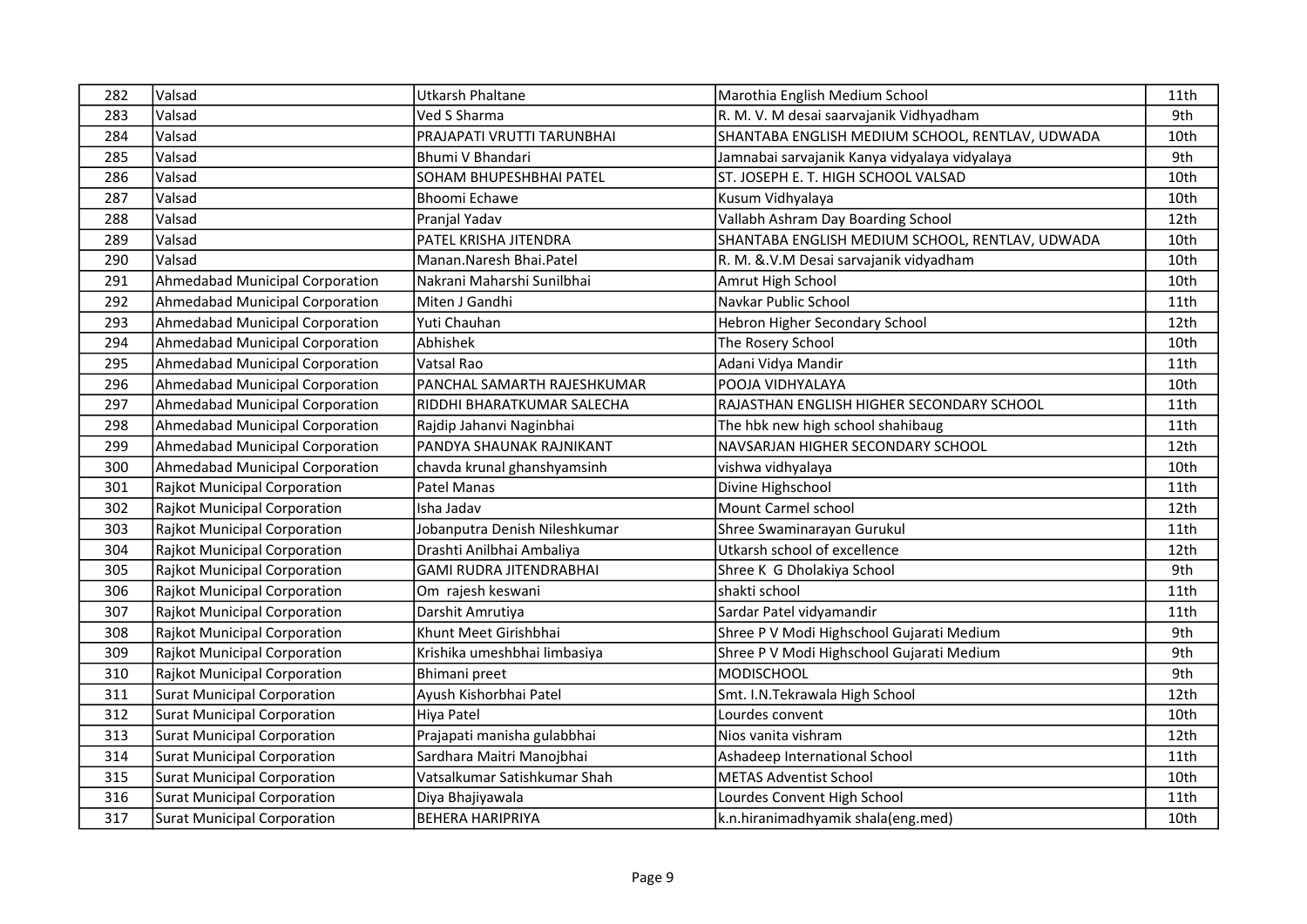| 318 | Surat Municipal Corporation            | Mandal Roshni Kushbhai              | Akhand Anand Vidhyabhavan Madhyamik Shala (English Medium) | 10th |
|-----|----------------------------------------|-------------------------------------|------------------------------------------------------------|------|
| 319 | <b>Surat Municipal Corporation</b>     | Abhishek                            | Ashadeep                                                   | 11th |
| 320 | <b>Surat Municipal Corporation</b>     | Parv Dobariya                       | Ashadeep IIT                                               | 11th |
| 321 | Vadodara Municipal Corporation         | Arham Gandhi                        | Tree House High School                                     | 9th  |
| 322 | Vadodara Municipal Corporation         | Pathan Mohammed Sarhan khan         | Sabari vidyalaya                                           | 11th |
| 323 | Vadodara Municipal Corporation         | <b>KHUSH PATEL</b>                  | <b>GREEN VALLEY HIGH SCHOOL</b>                            | 11th |
| 324 | Vadodara Municipal Corporation         | Hemanya Gandhi                      | New Era Senior Secondary School                            | 12th |
| 325 | Vadodara Municipal Corporation         | KULKARNI NEETI SACHIN               | CONVENT OF JESUS AND MARY GIRLS' HIGH SCHOOL               | 10th |
| 326 | Vadodara Municipal Corporation         | Vora Yagnarth Mehulbhai             | Alembic Vidyalaya                                          | 10th |
| 327 | Vadodara Municipal Corporation         | Dhwani Shukla                       | Convent of Jesus and Marry Girls' High School              | 10th |
| 328 | Vadodara Municipal Corporation         | krishkumar shaileshbhai patel       | Phoenix                                                    | 9th  |
| 329 | Vadodara Municipal Corporation         | <b>KUMAWAT SIMRAN</b>               | SHREE RANG AVADHUT VIDHAYALAY                              | 10th |
| 330 | Vadodara Municipal Corporation         | Vadher Maalav Tapan                 | My Shannen School                                          | 9th  |
| 331 | Bhavnagar                              | Sneha Jagad                         | Saint Mary's English School                                | 11th |
| 332 | Bhavnagar                              | Gandhi Om Rajubhai                  | Gyanmanjiri vidyapith                                      | 12th |
| 333 | Bhavnagar                              | Gohil jenil manjibhai               | Gyanguru vidyapith                                         | 11th |
| 334 | Bhavnagar                              | Yashvi Shah                         | Silver Bells Public School                                 | 10th |
| 335 | Bhavnagar                              | Mahi Upadhyay                       | Amarjyoti Saraswati international School                   | 11th |
| 336 | Bhavnagar                              | Rahin Rahimbhai Ratnani             | Shree gyanmanjari secondary school                         | 9th  |
| 337 | Bhavnagar                              | Kapasi Mariya Murtuzabhai           | The KPES High School                                       | 11th |
| 338 | Bhavnagar                              | Shah siddhi                         | Kpes                                                       | 11th |
| 339 | Bhavnagar                              | Tadha Satyamkumar Vinodbhai         | Nutan Vithyapith -Mahuva                                   | 11th |
| 340 | Bhavnagar                              | Vaijayanti Oza                      | Shree Gyanmanjari Secondary School                         | 9th  |
| 341 | <b>Bhavnagar Municipal Corporation</b> | Nurani Moinuddin                    | Mahdi school                                               | 9th  |
| 342 | Bhavnagar Municipal Corporation        | Somani Jainil Shaileshbhai          | Shree Swaminarayan Gurukul                                 | 9th  |
| 343 | Bhavnagar Municipal Corporation        | Vajani shubham                      | Saint Mary's English school                                | 10th |
| 344 | <b>Bhavnagar Municipal Corporation</b> | Anushri Rajendrabhai Solanki        | Shree Swami Narayan Highschool                             | 9th  |
| 345 | <b>Bhavnagar Municipal Corporation</b> | SHRUTI VIPULKUMAR PANDYA            | AMARJYOTI SARASAWATI INTERNATIONL SCHOOL                   | 10th |
| 346 | Bhavnagar Municipal Corporation        | yash kalpeshbhai sachchade          | fatima convent high school                                 | 11th |
| 347 | <b>Bhavnagar Municipal Corporation</b> | Lathiya Het Ashokkumar              | Christ School                                              | 10th |
| 348 | <b>Bhavnagar Municipal Corporation</b> | Shivanshu Vipulkumar Baraiya        | Amarjyoti Saraswati international school                   | 10th |
| 349 | Bhavnagar Municipal Corporation        | <b>GABANI TIRTHKUMAR PRAVINBHAI</b> | <b>VIDYADHISH VIDYASANKUL</b>                              | 11th |
| 350 | Bhavnagar Municipal Corporation        | KAKADIYA KRINAL VIPULBHAI           | SMT. RMD LAKHANI VIDHYASANKUL (ENG.MED)                    | 10th |
| 351 | Gandhinagar                            | SHIVAM NIKETU DAVE                  | Jamnabai Narsee School                                     | 9th  |
| 352 | Gandhinagar                            | Rakshit Pavagadhi                   | SSV Campus, Gandhinagar                                    | 11th |
| 353 | Gandhinagar                            | Shresth Mukeshchandra Jha           | Mt. Carmel High School                                     | 11th |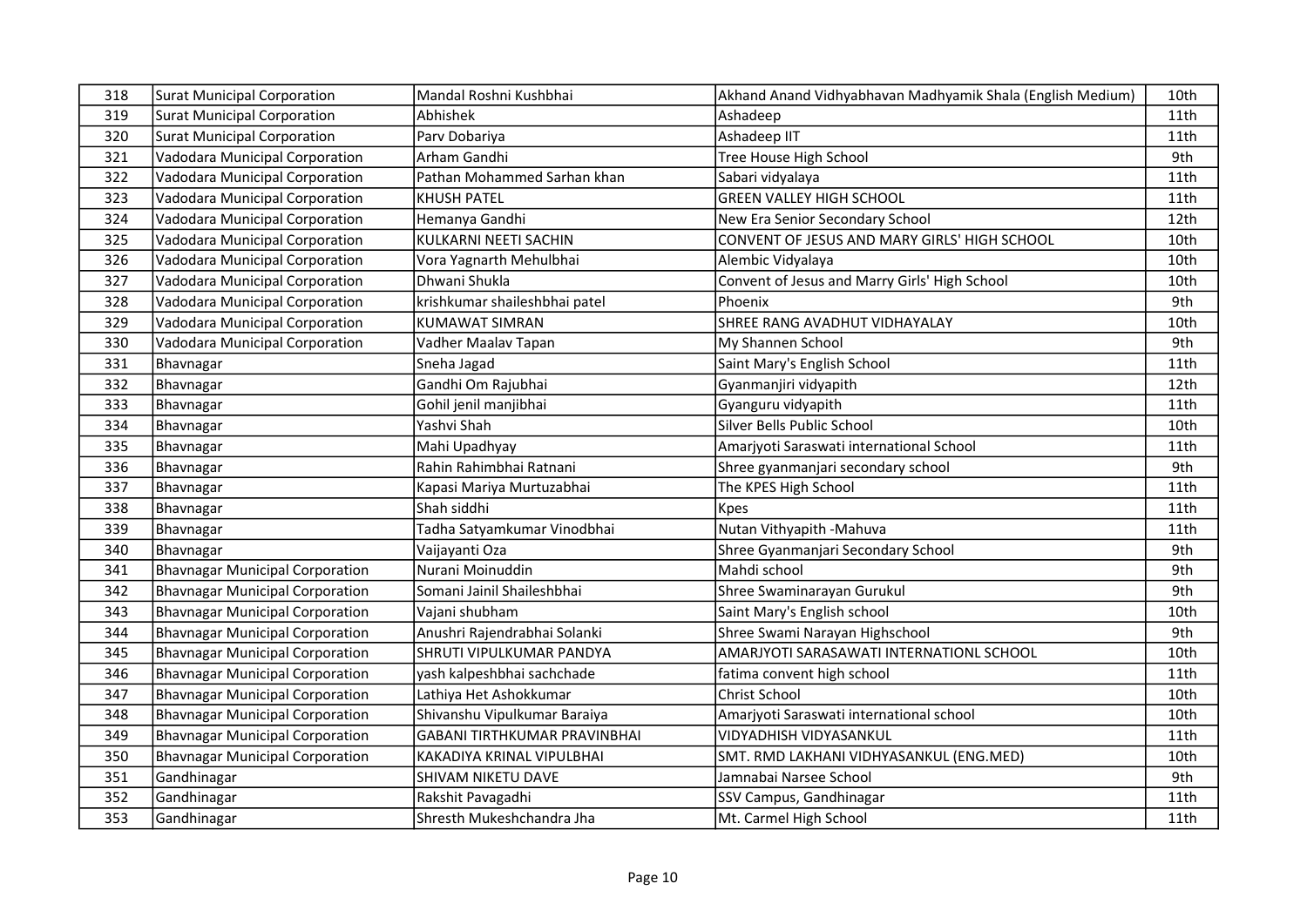| 354 | Gandhinagar                              | Mehta Stavan Riteshkumar     | The H.B.Kapadia New High School                                | 12th |
|-----|------------------------------------------|------------------------------|----------------------------------------------------------------|------|
| 355 | Gandhinagar                              | Nandini Brahmbhatt           | M B Patel Eng Med School Gandhinagar                           | 11th |
| 356 | Gandhinagar                              | Prakrit Bahl                 | Hilwoods, Gandhinagar                                          | 11th |
| 357 | Gandhinagar                              | Chauhan Vaishnavi            | Shree J. M. Chaudhary                                          | 10th |
| 358 | Gandhinagar                              | <b>Adarsh Sarathy</b>        | Hillwoods                                                      | 11th |
| 359 | Gandhinagar                              | Devansh Dipakkumar Garala    | Hillwoods School                                               | 10th |
| 360 | Gandhinagar                              | Jani Krish Dharmendra kumar  | M. b. Patel English medium school                              | 10th |
| 361 | <b>Gandhinagar Municipal Corporation</b> | Pranshu                      | Hillwoods school                                               | 11th |
| 362 | <b>Gandhinagar Municipal Corporation</b> | RUDRA CHIRAGKUMAR CHAUDHARI  | HILLWOODS SCHOOL                                               | 10th |
| 363 | <b>Gandhinagar Municipal Corporation</b> | Rajput Vishvjit              | M.B.PATEL.ENGLISH.MEDIUM.SECONDARY & HIGHER SECONDARY          | 11th |
| 364 | <b>Gandhinagar Municipal Corporation</b> | Ravani Dimplekumari P.       | Shree J.M.Chaudhari English Medium School                      | 10th |
| 365 | <b>Gandhinagar Municipal Corporation</b> | Bhimani Karan Harshadbhai    | Vakhariya PJ High School                                       | 12th |
| 366 | <b>Gandhinagar Municipal Corporation</b> | Disha Satle                  | Hillwoods School                                               | 9th  |
| 367 | <b>Gandhinagar Municipal Corporation</b> | Patel Krina Jayprakash       | St Xavier's high school kalol                                  | 9th  |
| 368 | <b>Gandhinagar Municipal Corporation</b> | Arti Navik                   | Saint Joseph High School                                       | 9th  |
| 369 | <b>Gandhinagar Municipal Corporation</b> | Heer Mehta                   | Hillwoods School                                               | 10th |
| 370 | <b>Gandhinagar Municipal Corporation</b> | Abhinav R. Sabad             | M.B. Patel English Medium Secondary and Higher Secondary Schoo | 10th |
| 371 | Jamnagar                                 | DARSHA ARVIND AMBALIYALA     | SHREE SATYA SAI VIDYALAYA (ENG.MED.)                           | 10th |
| 372 | Jamnagar                                 | Ved Chirag Patel             | Kokilaben Dhirubhai Ambani Reliance Foundation School          | 10th |
| 373 | Jamnagar                                 | RAJANI UTSAVI HASMUKHBHAI    | SHASTRI K.T. HIGHER SECONDARY SCHOOL                           | 11th |
| 374 | Jamnagar                                 | Parejiya ekta navinbhai      | Krishna science school                                         | 12th |
| 375 | Jamnagar                                 | AMRITA MUNNA UPADHYAY        | SHREE P.V.MODI HIGH SCHOOL JAMNAGA                             | 11th |
| 376 | Jamnagar                                 | Vaishnav Darsh               | Shree P.V Modi High School                                     | 9th  |
| 377 | Jamnagar                                 | <b>JOSHI BHAGYESH</b>        | <b>PRIME SCHOOL</b>                                            | 12th |
| 378 | Jamnagar                                 | Harshil Vajani               | St Francis High school                                         | 9th  |
| 379 | Jamnagar                                 | Navya Makhecha               | Shree satya sai vidyalaya                                      | 9th  |
| 380 | Jamnagar                                 | Bhanderi Himesh Narendrabhi  | Ashadeep Vidhyalay-3                                           | 9th  |
| 381 | Jamnagar Municipal Corporation           | Smit Ghedia                  | Shree Satya Sai Vidyalaya                                      | 10th |
| 382 | Jamnagar Municipal Corporation           | Chovatiya Vedanshi           | Krishna School                                                 | 10th |
| 383 | Jamnagar Municipal Corporation           | <b>VYAS SAUMYA</b>           | <b>PRIME SCHOOL</b>                                            | 12th |
| 384 | Jamnagar Municipal Corporation           | Vaghela Neha Kishorbhai      | M.D. Mehta Girl's High School                                  | 10th |
| 385 | Jamnagar Municipal Corporation           | Kashish Mishra               | Shishu vihar hindi high school                                 | 12th |
| 386 | Jamnagar Municipal Corporation           | Sojitra shrey                | Kendriya vidhyalay no. 2                                       | 10th |
| 387 | Jamnagar Municipal Corporation           | VAIDEHIBA MAHAVIRSINH JADEJA | SHREE P.V.MODI HIGH SCHOOL JAMNAGAR                            | 11th |
| 388 | Jamnagar Municipal Corporation           | Mayank kandoriya             | purohit science school                                         | 10th |
| 389 | Jamnagar Municipal Corporation           | Soumyajit Roy                | Delhi Public School Jamnagar                                   | 9th  |